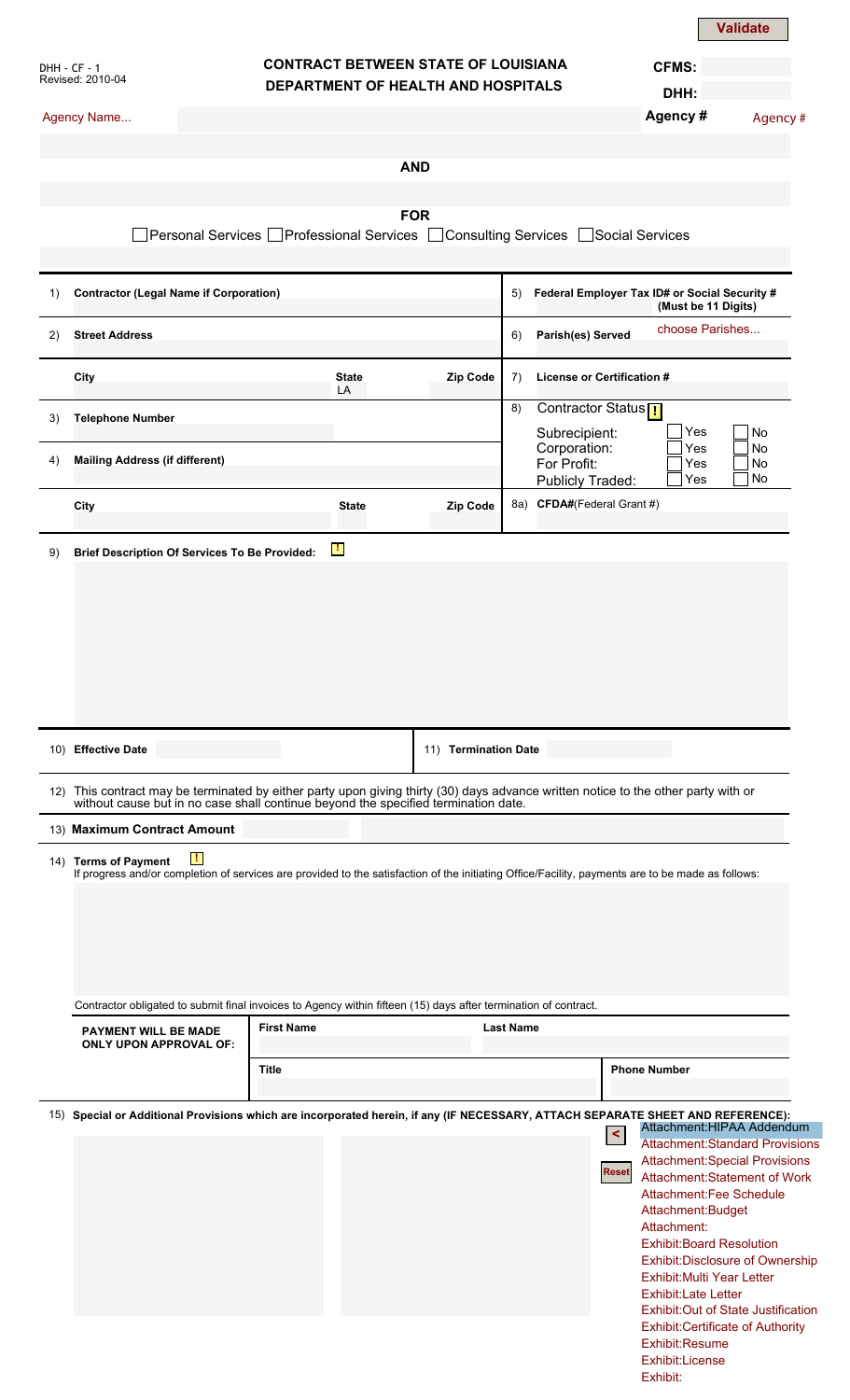## **During the performance of this contract, the Contractor hereby agrees to the following terms and conditions:**

- 1. Contractor hereby agrees to adhere as applicable to the mandates dictated by Titles VI and VII of the Civil Rights Act of 1964, as amended; the Vietnam Era Veterans' Readjustment Assistance Act of 1974; Americans with Disabilities Act of 1990 as amended; the Rehabilitation Act of 1973 as amended; Sec. 202 of Executive Order 11246 as amended, and all applicable requirements imposed by or pursuant to the regulations of the U. S. Department of Health and Human Services. Contractor agrees not to discriminate in the rendering of services to and/or employment of individuals because of race, color, religion, sex, age, national origin, handicap, political beliefs, disabled veteran, veteran status, or any other non-merit factor.
- 2. Contractor shall abide by the laws and regulations concerning confidentially which safeguard information and the patient/client confidentiality. Information obtained shall not be used in any manner except as necessary for the proper discharge of Contractor's obligations. (The Contractor shall establish, subject to review and approval of the Department, confidentiality rules and facility access procedures.)
- 3. The State Legislative Auditor, Office of the Governor, Division of Administration, and Department Auditors or those designated by the Department shall have the option of auditing all accounts pertaining to this contract during the contract and for a three year period following final payment. Contractor grants to the State of Louisiana, through the Office of the Legislative Auditor, Department of Health and Hospitals, and Inspector General's Office, Federal Government and/or other such officially designated body the right to inspect and review all books and records pertaining to services rendered under this contract, and further agrees to guidelines for fiscal administration as may be promulgated by the Department. Records will be made available during normal working hours.

Contractor shall comply with federal and state laws and/or DHH Policy requiring an audit of the Contractor's operation as a whole or of specific program activities. Audit reports shall be sent within thirty (30) days after the completion of the audit, but no later than six (6) months after the end of the audit period. If an audit is performed within the contract period, for any period, four (4) copies of the audit report shall be sent to the Department of Health and Hospitals, Attention: **Division of Fiscal Management, P.O. Box 91117, Baton Rouge, LA 70821-3797** and one (1) copy of the audit shall be sent to the **originating DHH Office**.

- 4. Contractor agrees to retain all books, records and other documents relevant to the contract and funds expended thereunder for at least four (4) years after final payment or as prescribed in 45 CFR 74:53 (b) whichever is longer. Contractor shall make available to the Department such records within thirty (30) days of the Department's written request and shall deliver such records to the Department's central office in Baton Rouge, Louisiana, all without expense to the Department. Contractor shall allow the Department to inspect, audit or copy records at the contractor's site, without expense to the Department.
- 5. Contractor shall not assign any interest in this contract and shall not transfer any interest in the same (whether by assignment or novation), without written consent of the Department thereto, provided, however, that claims for money due or to become due to Contractor from the Department under this contract may be assigned to a bank, trust company or other financial institution without advanced approval. Notice of any such assignment or transfer shall be promptly furnished to the Department and the Division of Administration, Office of Contractual Review.
- 6. Contractor hereby agrees that the responsibility for payment of taxes from the funds received under this contract shall be Contractor's. The contractor assumes responsibility for its personnel providing services hereunder and shall make all deductions for withholding taxes, and contributions for unemployment compensation funds.
- 7. Contractor shall obtain and maintain during the contract term all necessary insurance including automobile insurance, workers' compensation insurance, and general liability insurance. The required insurances shall protect the Contractor, the Department of Health and Hospitals, and the State of Louisiana from all claims related to Contractor's performance of this contract. Certificates of Insurance shall be filed with the Department for approval. Said policies shall not be canceled, permitted to expire, or be changed without thirty (30) days advance written notice to the Department. Commercial General Liability Insurance shall provide protection during the performance of work covered by the contract from claims or damages for personal injury, including accidental death, as well as claims for property damages, with combined single limits prescribed by the Department.
- 8. In cases where travel and related expenses are required to be identified separate from the fee for services, such costs shall be in accordance with State Travel Regulations. The contract contains a maximum compensation which shall be inclusive of all charges including fees and travel expenses.
- 9. No funds provided herein shall be used to urge any elector to vote for or against any candidate or proposition on an election ballot nor shall such funds be used to lobby for or against any proposition or matter having the effect of law being considered by the legislature or any local governing authority. This provision shall not prevent the normal dissemination of factual information relative to a proposition or any election ballot or a proposition or matter having the effect of law being considered by the legislature or any local governing authority. Contracts with individuals shall be exempt from this provision.
- 10. Should contractor become an employee of the classified or unclassified service of the State of Louisiana during the effective period of the contract, Contractor must notify his/her appointing authority of any existing contract with State of Louisiana and notify the contracting office of any additional state employment. This is applicable only to contracts with individuals.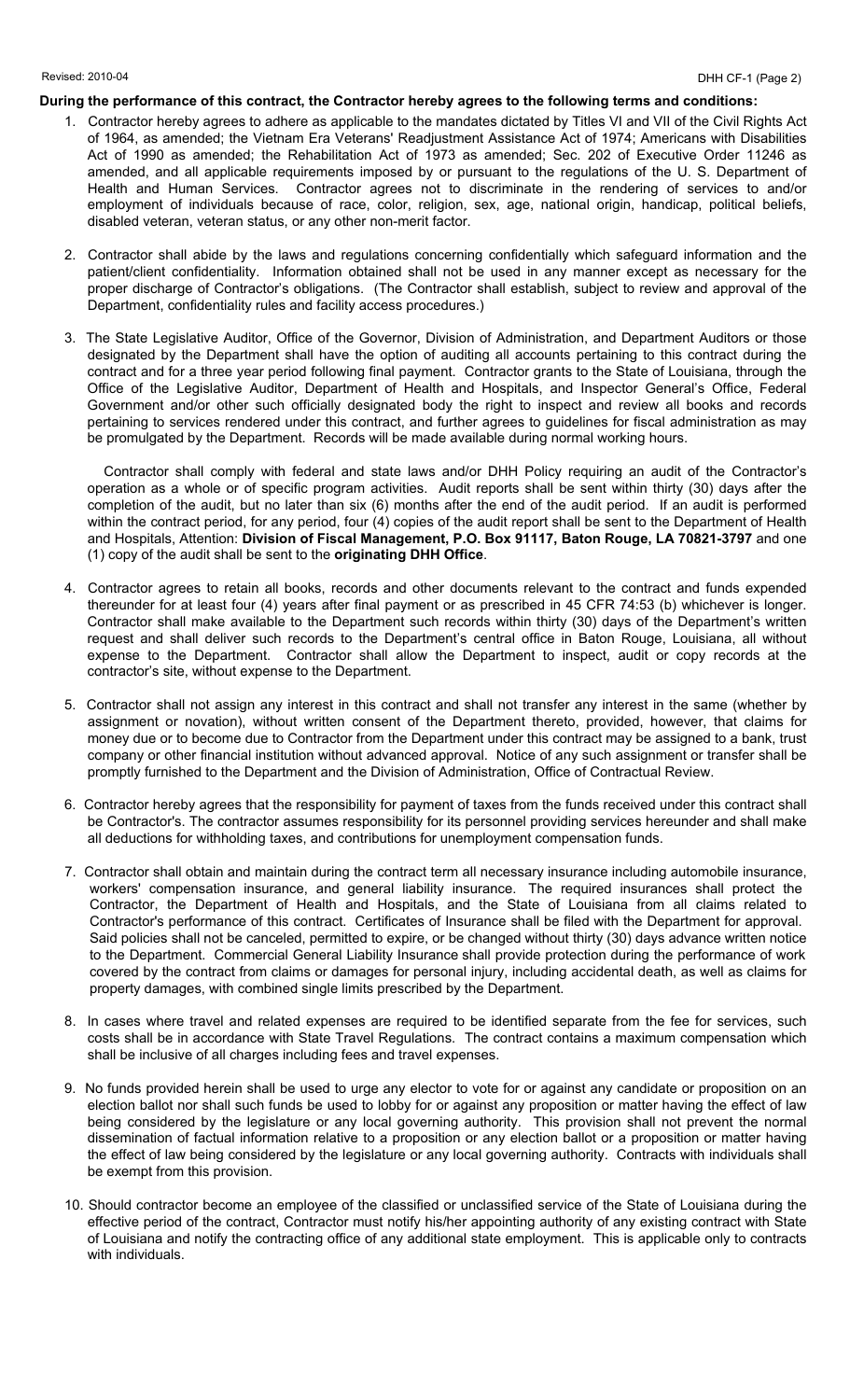- 11. All non-third party software and source code, records, reports, documents and other material delivered or transmitted to Contractor by State shall remain the property of State, and shall be returned by Contractor to State, at Contractor's expense, at termination or expiration of this contract. All non-third party software and source code, records, reports, documents, or other material related to this contract and/or obtained or prepared by Contractor in connection with the performance of the services contracted for herein shall become the property of State, and shall be returned by Contractor to State, at Contractor's expense, at termination or expiration of this contract.
- 12. Contractor shall not enter into any subcontract for work or services contemplated under this contract without obtaining prior written approval of the Department. Any subcontracts approved by the Department shall be subject to conditions and provisions as the Department may deem necessary; provided, however, that notwithstanding the foregoing, unless otherwise provided in this contract, such prior written approval shall not be required for the purchase by the contractor of supplies and services which are incidental but necessary for the performance of the work required under this contract. No subcontract shall relieve the Contractor of the responsibility for the performance of contractual obligations described herein.
- 13. No person and no entity providing services pursuant to this contract on behalf of contractor or any subcontractor is prohibited from providing such services by the provisions of R.S. 1113 as amended in the 2008 Regular Session of the Louisiana Legislature.
- 14. No claim for services furnished or requested for reimbursement by Contractor, not provided for in this contract, shall be allowed by the Department. In the event the Department determines that certain costs which have been reimbursed to Contractor pursuant to this or previous contracts are not allowable, the Department shall have the right to set off and withhold said amounts from any amount due the Contractor under this contract for costs that are allowable.
- 15. This contract is subject to and conditioned upon the availability and appropriation of Federal and/or State funds; and no liability or obligation for payment will develop between the parties until the contract has been approved by required authorities of the Department; and, if contract exceeds \$20,000, the Director of the Office of Contractual Review, Division of Administration in accordance with La. R.S. 39:1502..
- 16. The continuation of this contract is contingent upon the appropriation of funds from the legislature to fulfill the requirements of the contract. If the Legislature fails to appropriate sufficient monies to provide for the continuation of the contract, or if such appropriation is reduced by the veto of the Governor or by any means provided in the appropriations act to prevent the total appropriation for the year from exceeding revenues for that year, or for any other lawful purpose, and the effect of such reduction is to provide insufficient monies for the continuation of the contract, the contract shall terminate on the date of the beginning of the first fiscal year for which funds are not appropriated.
- 17. Any alteration, variation, modification, or waiver of provisions of this contract shall be valid only when reduced to writing, as an amendment duly signed, and approved by required authorities of the Department; and, if contract exceeds \$20,000, approved by the Director of the Office of Contractual Review, Division of Administration. Budget revisions approved by both parties in cost reimbursement contracts do not require an amendment if the revision only involves the realignment of monies between originally approved cost categories.
- 18. Any contract disputes will be interpreted under applicable Louisiana laws and regulations in Louisiana administrative tribunals or district courts as appropriate.
- 19. Contractor will warrant all materials, products and/or services produced hereunder will not infringe upon or violate any patent, copyright, trade secret, or other proprietary right of any third party. In the event of any such claim by any third party against DHH, the Department shall promptly notify Contractor in writing and Contractor shall defend such claim in DHH's name, but at Contractor's expense and shall indemnify and hold harmless DHH against any loss, expense or liability arising out of such claim, whether or not such claim is successful. This provision is not applicable to contracts with physicians, psychiatrists, psychologists or other allied health providers solely for medical services.
- 20. Any equipment purchased under this contract remains the property of the Contractor for the period of this contract and future continuing contracts for the provision of the same services. Contractor must submit vendor invoice with reimbursement request. For the purpose of this contract, equipment is defined as any tangible, durable property having a useful life of at least (1) year and acquisition cost of \$1000.00 or more. The contractor has the responsibility to submit to the Contract Monitor an inventory list of DHH equipment items when acquired under the contract and any additions to the listing as they occur. Contractor will submit an updated, complete inventory list on a quarterly basis to the Contract Monitor. Contractor agrees that upon termination of contracted services, the equipment purchased under this contract reverts to the Department. Contractor agrees to deliver any such equipment to the Department within 30 days of termination of services.
- 21. Contractor agrees to protect, indemnify and hold harmless the State of Louisiana, DHH, from all claims for damages, costs, expenses and attorney fees arising in contract or tort from this contract or from any acts or omissions of Contractor's agents, employees, officers or clients, including premises liability and including any claim based on any theory of strict liability. This provision does not apply to actions or omissions for which LA R.S. 40:1299.39 provides malpractice coverage to the contractor, nor claims related to treatment and performance of evaluations of persons when such persons cause harm to third parties (R.S. 13:5108.1(E)). Further it does not apply to premises liability when the services are being performed on premises owned and operated by DHH.